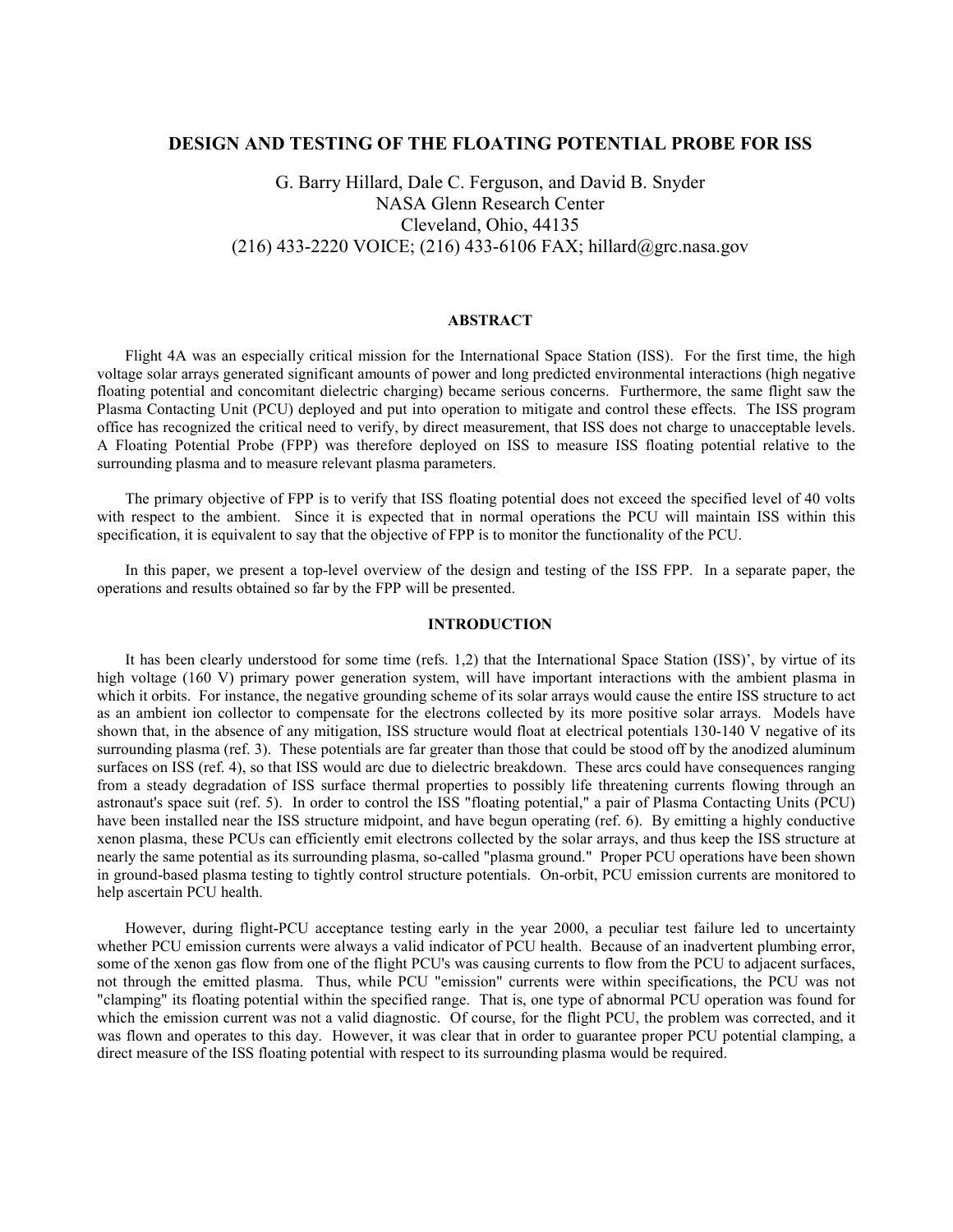### **PROJECT HISTORY**

In March, 2000, the ISS program office asked for clarification of the risks involved in delaying or suspending operations of the PCU. The program office felt that it did not have sufficient understanding of the risk to prioritize the instrument during early phases of power system build when competition for resources would be intense.

To address these concerns, four tiger teams were constituted, funded, and tasked with a top to bottom review of plasma interactions issues resulting from operation of the high voltage solar array-based power system. This activity progressed through the summer and fall of 2000. Extensive testing was performed at the Glenn Research Center (GRC) and the Marshall Spaceflight Center (MSFC) on a variety of ISS materials and the damage that would result from sputtering and other interactions was quantified. This program showed that failure to operate the PCU could result in sufficient damage to thermal control coatings to render ISS uninhabitable in from six months to a year.

Two major Technical Interchange Meetings were held with the ISS program office, in May at MSFC and in June at GRC. As an appreciation of the nature and magnitude of the charging threat developed within the ISS program office, it quickly became apparent that the immediate concern was not for degradation of structural surfaces but for flight crew safety. In particular, modeling and testing led to the conclusion that the initial solar wing deployment, scheduled for flight 4A, would produce sufficient power to charge the existing structure to the 140 volt level, were the PCU to not operate. Such voltages represent a clear threat to astronaut safety during the extravehicular activity (EVA) involved in ISS assembly. In response, the program office requested that a floating potential monitor be flown on flight 4A, scheduled for late November 2000.

While the desirability of such a device has been long recognized, it has been assumed that time precluded such an approach. Indeed, it is generally thought to be impossible for an instrument intended to be part of the ISS on-board monitoring capability to proceed from concept to flight in less than two years. Nonetheless, the request by ISS senior management to do so in less than six months was taken up with GRC as lead. The effort was constituted and funded by ISS in late June under the title Floating Potential Probe (FPP).

The project was structured as two parallel efforts, one technical to produce a suitable device and the other, the more difficult of the two, a program effort to deal with the extensive and complicated approval path needed to satisfy ISS requirements. The technical effort was led by the authors while the program team eventually involved several dozen people drawn from the GRC Space Directorate.

To produce an instrument in such short time, two key decisions were made. First, it was immediately recognized that the schedule did not allow for design and qualification of hardware. The flight unit would therefore have to be assembled from existing flight-qualified subsystems.

Second, it was decided that assembly of the device would be contracted to a small company that specialized in producing instruments of similar size and capability. Design\_Net engineering, led by Gerry Murphy was selected. Murphy was formerly the head of the environmental interactions group at JPL and was the original designer of the unit that flew on SAMPIE. The effort would eventually involve all 12 employees of the firm.

The Dynacs Engineering group at GRC functioned as the systems integrator. GRC provided program management and performed qualification and acceptance testing on the delivered FPP, and shipped it to the Kennedy Space Center for integration onto the Space Shuttle. Astronauts deployed FPP on ISS on December 7, 2000, and data was first obtained from the probes on the following day.

In figure 1 the FPP may be seen as it appeared after ground-testing. The gold-color of the main "crate" is due to atomic oxygen-protected kapton, used for on-orbit thermal control. The two probes themselves (5 centimeters in diameter and on the ends of booms) may be seen extending from the face of the crate. The two solar arrays are also on booms, extending from the sides of the crate. The wireless communication antenna is a conical shape mounted on one side of the crate. GRC engineers specified the peculiar solar array orientations to optimize power generation from the non-tracking arrays during normal ISS flight attitudes. Design\_Net developed the booms and their locking mechanisms to make construction on-orbit by the astronauts as easy as possible, consistent with stiffness and strength requirements.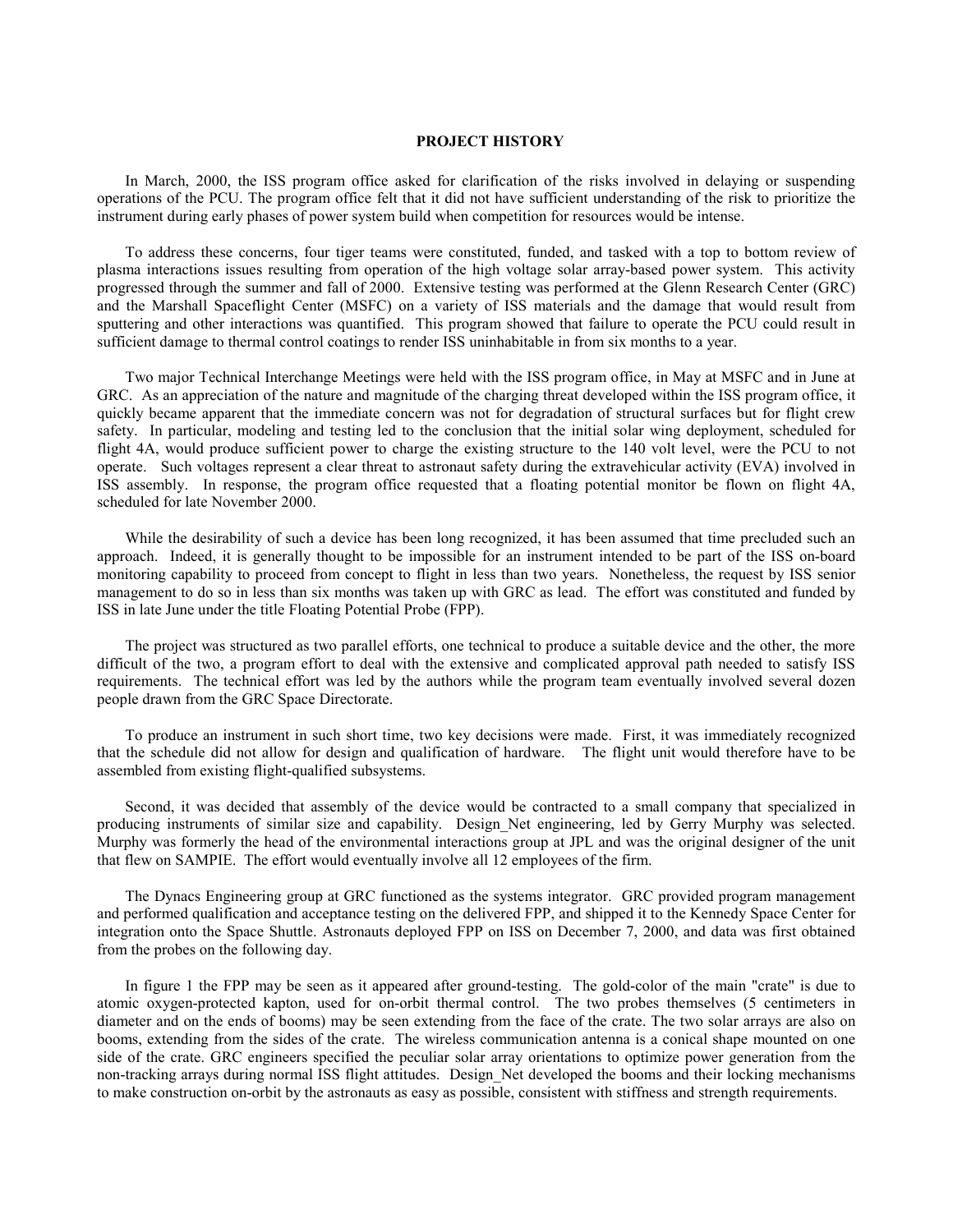#### **FPP DESIGN**

With the project underway, there were several constraints that immediately became clear. First, the device must be sufficiently small and light that it could be stowed on the shuttle in a standard locker and easily deployed by the flight crew. Second, it would need to be as autonomous as possible with respect to power and communications rather than depending on ISS systems which, at the early build stage, might not be available or might be impacted by FPP operation. The major subsystems are described below.

### **Sensors**

Hardware from the Solar Array Module Plasma Interactions Experiment (SAMPIE) formed the backbone of the device (ref. 7). SAMPIE's combined Langmuir probe and floating potential monitor, which had been maintained in storage since the flight, were accordingly removed and made available.

This instrument, flown in March 1994 by Ferguson and Hillard, measures basic plasma properties as well as the floating potential of the structure to which it is attached. The device consists of two probes and a control unit. The probes are 5 centimeter spheres mounted on 30-inch masts.

The Langmuir probe sweeps from  $+10V$  to -5V in 200 steps, measuring current at each point. Each data point requires .1 second for a total of 20 seconds per sweep. Data is downlinked and analyzed for electron density and temperature using an algorithm developed for SAMPIE (ref. 8). The V-body probe measures the potential difference between the 5 centimeter sphere, assumed to be at plasma ground, and the hardware ground for FPP, assumed to be at ISS structure potential. It has an operation range from 0 volts to negative 150 volts. These reading are also taken at .1 second resolution. Experience with SAMPIE indicated that such resolution, while producing very large quantities of data, is important for resolving the effects of transient events such a thruster firing or docking of an orbiter to ISS.

## **Power**

The requirement that FPP be self-powered, rather than relying on ISS power, had several important implications. First, it resulted in an instrument that was not subject to the inevitable interruptions that would result from depending on a power system that was itself in the early stages of assembly. Since FPP is not a high priority for ISS power, which is in short supply at best, power might not be available even if all ISS systems were working. At the same time, this requirement complicated the design since we had to provide a solar array, suitable battery, and charging subsystem rather than just "plugging it in" to the ISS.

The power source for FPP is built around two small solar arrays, both of ISS design. Originally built for GRC for Space Station research, they have been in storage for the past several years. Each array has 16 solar cells in a 4x4 configuration wired as a single series string. Each array produces approximately 270 watts of power at peak.

The arrays are mounted on FPP in such an orientation that one of them is optimal for each of the two most common flight modes of ISS.

The power system uses a battery to provide power during eclipse. An extensive search on NASA's inventory for existing flight-qualified batteries determined that a nearly optimal unit already existed in the form the battery pack designed to operate the top-mounted light on an astronaut's space suit. These batteries are Nickel Metal Hydride with a capacity of approximately 60 Watt-hours.

#### **Communications**

Data is telemetered to the ISS Unity Node through a slightly modified WIS (Wireless Instrumentation System). This device, which has flown successfully several times on the Space Shuttle, was built and supplied by Invocon Corp.

In its normal operational mode, the WIS is a compact, battery operated transceiver that operates in the 920-940 MHz range with digital spread spectrum and transmits directly to the docked orbiter. In its modified form, the WIS uses power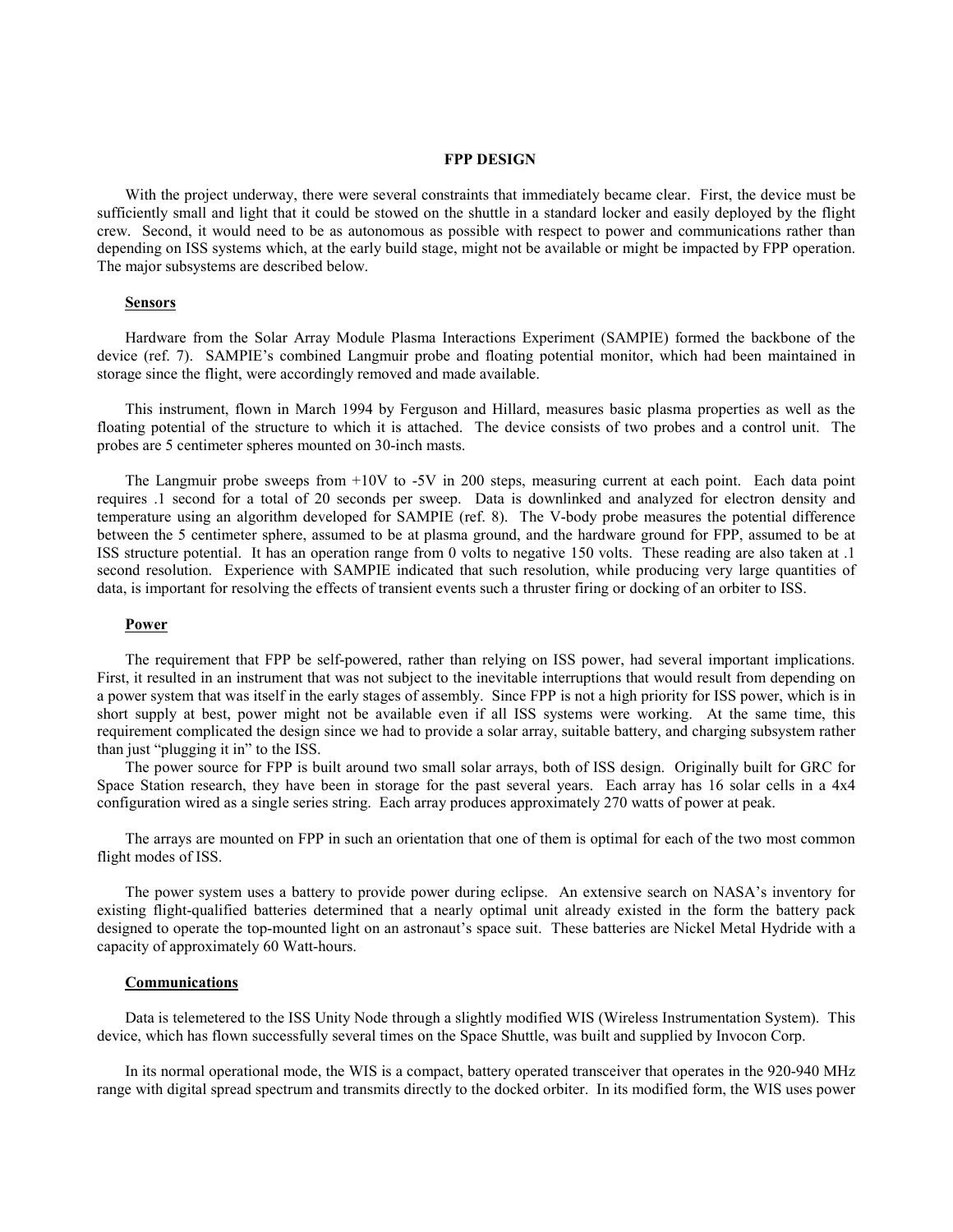from the FPP and communicates with the Space Station Computer in the Unity Node via an external antenna on the outside of the node.

### **Controller**

FPP is controlled by a space-qualified UT131 Embedded Controller Card from UTMC Corporation. This card, which has flown on FalconSat-1 and has been selected for several other ISS applications uses an on-board 16-bit, 16MHz microprocessor. It offers 14 bit A/D resolution with a sample rate of 11 microseconds, 32 analog inputs, and 64K bytes each of user programmed PROM and on-board SRAM. It is rad-hard to 50K rads (Si) as tested by MIL-STD-883. The board has a form factor of 14.6 x 14.6 centimeters and a mass when fully populated of .313 Kg.

### **GROUND TESTING**

Acceptance testing was performed at GRC and included such standard tests as vibration and thermal vacuum. The test of real interest, however, was plasma chamber operation designed to verify the unit's accuracy in measuring plasma parameters and floating potential. The unit was tested in the Plasma Interactions Facility (PIF) at GRC.

The chamber used is approximately two meters in diameter and two meters long. It is capable of providing a high vacuum better than 10<sup>-5</sup> Pa. It is typically used with a hollow cathode plasma source that results in a background pressure of  $10^{-3}$  Pa of xenon with an electron density of  $10^{12}/m^3$ .

Testing of the FPP Langmuir probe was a matter of comparing FPP results with those of stand-alone Langmuir probes. Figures 2 and 3 show this comparison. Electron density generally agreed to better than 50% while temperature was somewhat more variable.

The key test was the ability of FPP to accurately measure floating potential. A series of voltages were applied to the unit's structure and small corrections made for cable capacitance. This "applied" voltage is compared to the FPP measurement in figure 4. As can be seen, agreement is within 1 or 2 % at all voltages. In the figure, the solid line has a slope of 1, representing almost perfect agreement and the dashed line is a regression fit. Regression coefficients show that the agreement is excellent.

## **CONCLUSIONS**

This project clearly demonstrated that it is possible to design and deploy instrumentation on ISS even in the very small time frame of 5 months. Doing so required a high degree of collaboration between government and industry with each partner doing what it does best. Since its deployment, FPP has had an excellent record of on-orbit performance, which is detailed in a companion paper.

## **REFERENCES**

- 1. Ferguson, D.C., Snyder, D.B., and Carruth, R., Report of the Joint Workshop of the Space Station Freedom Plasma Interactions and Effects Working Group, the Space Station Freedom Plasma Working Group, and the Space Station Freedom EMI/EMC and Electromagnetic Effects Working Group on Evaluation of Impacts of Space Station Freedom Grounding Configurations, May 22-24, 1990. Final Report, Aug. 21, 1990. NASA Lewis Research Center.
- 2. Ferguson, D.C., 1993, "Interactions Between Spacecraft and Their Environments," AIAA Paper #93-0705, NASA TM 106115.
- 3. Ferguson, D.C., 1991, Proceedings of the 10th Space Photovoltaic Research and Technology Conference, NASA LeRC, May 7-9, 1991, Invited Paper. "LEO Space Plasma Interactions." NASA CP 3121.
- 4. Carruth, M.R., Vaughn, J.A., and Bechtel, R.T., 1993, "Experimental Studies on Spacecraft Arcing," Journal of Spacecraft and Rockets, Vol. 30, no. 3, 323.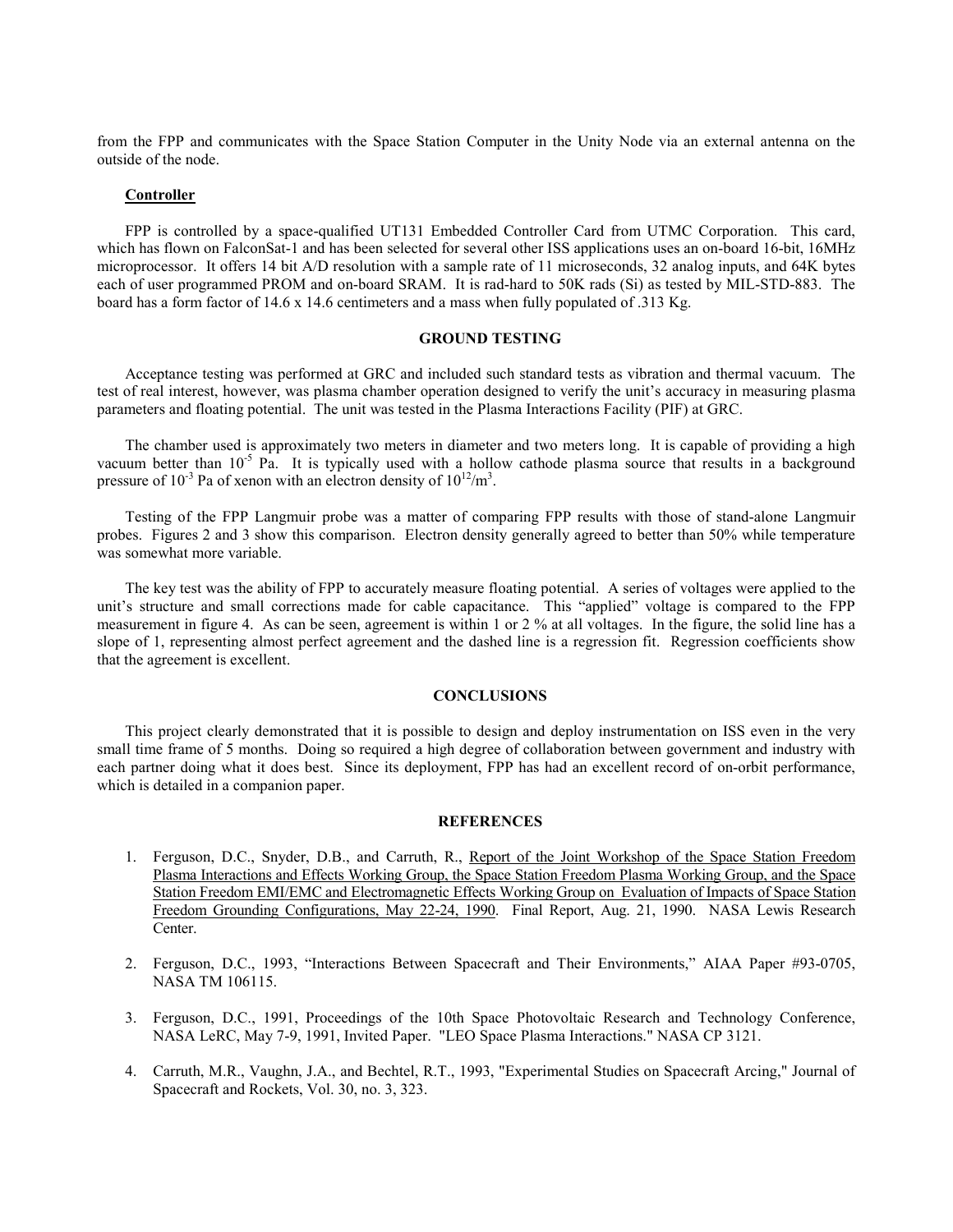- 5. Carruth, M.R., Jr., Schneider, T., McCollum, M., Finckenor, M., Suggs, R., Ferguson, D., Katz, I., Mikatarian, R., Alred, J., and Pankop, C., 2001, "ISS and Space Environment Interactions Without Operating Plasma Contactor," AIAA Paper #2001-0401, Proceedings of the 39th Aerospace Sciences Meeting and Exhibit, Reno, Nevada, Jan. 8-11.
- 6. Ferguson, D.C., 2000, "Orbiting in a LEO Plasma -What are the Physical Effects?," "ISS Plasma Contactor Unit," and "ISS PCU – Operations Considerations," three presentations given to the NASA JSC Independent Assessment Office, March 22, 2000.
- 7. Ferguson, D.C., and Hillard, G.B., 1993, The SAMPIE Flight Experiment Final Technical Requirements Document, NASA TM 106224.
- 8. Morton, T.L., Ferguson, D.C., and Hillard, G.B., 1995, "Ionospheric Plasma Densities and Temperatures Measured by SAMPIE," AIAA Paper #95-0841.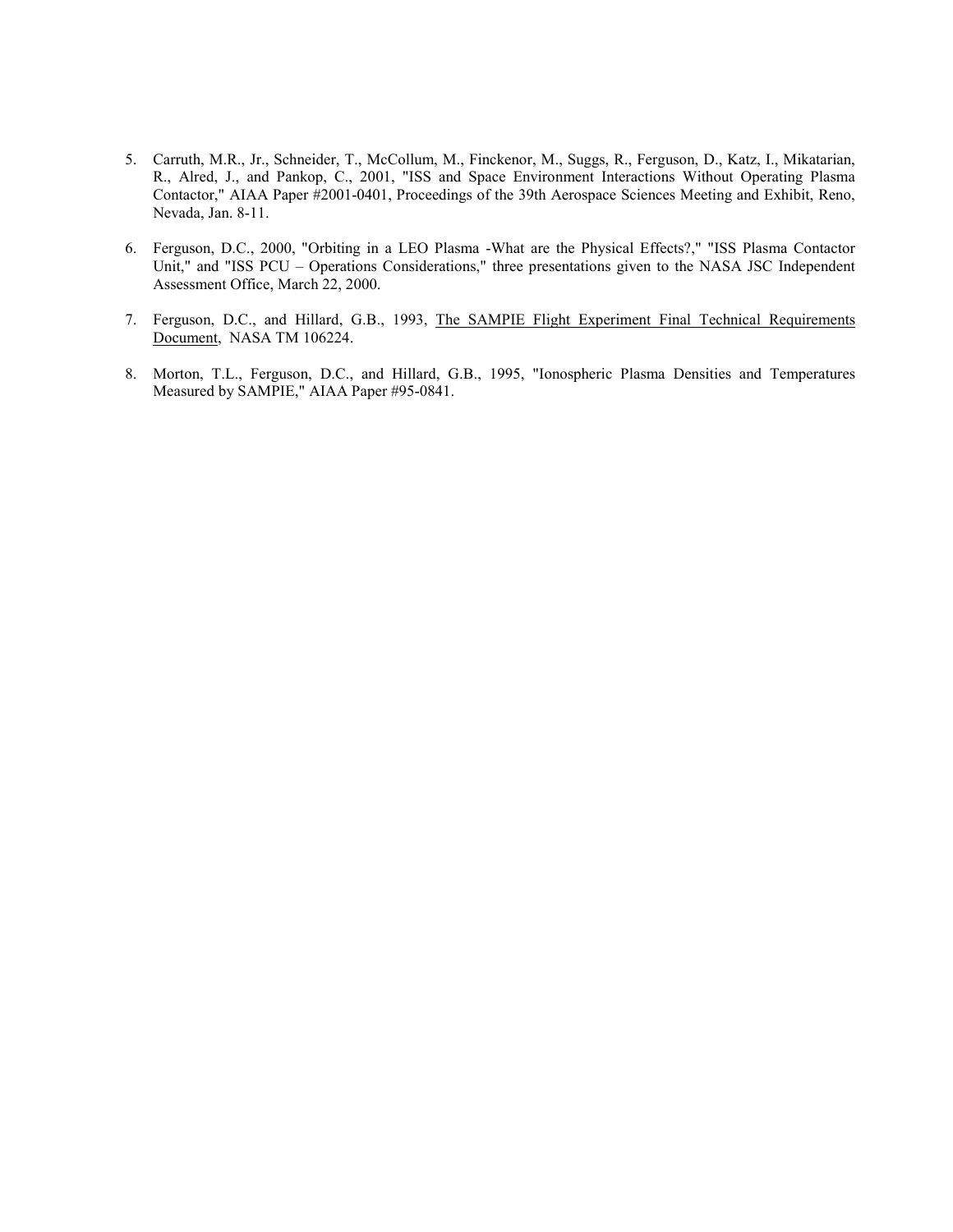# **FIGURES**



**Figure 1 - FPP fully assembled for preflight testing at Cape Canaveral.**



**Figure 2 - Comparison of electron density**